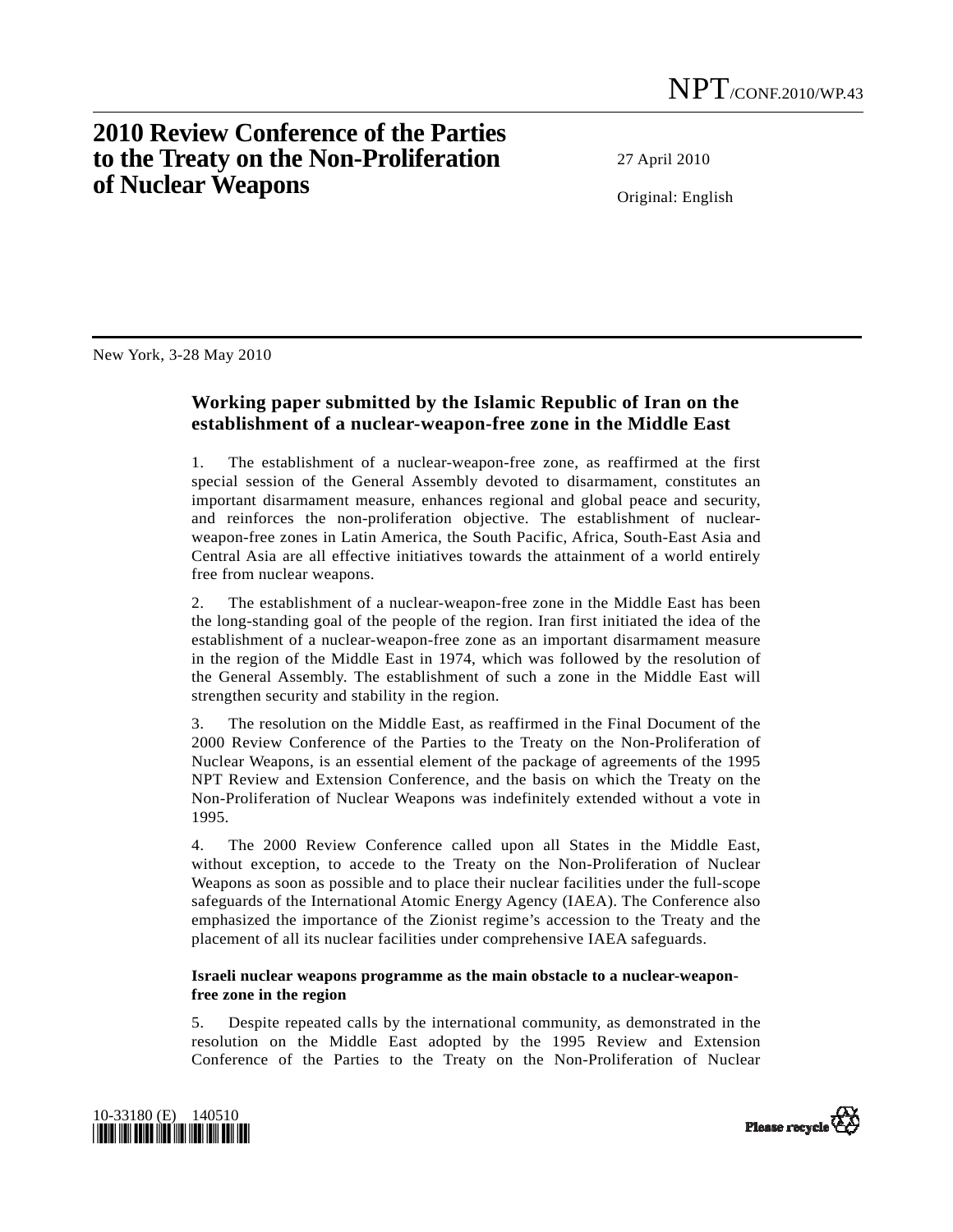Weapons, and related resolutions of the General Assembly, IAEA and the Organization of the Islamic Conference, the Zionist regime has neither acceded to the Treaty on the Non-Proliferation of Nuclear Weapons nor has it placed its unwarranted nuclear facilities under full-scope IAEA safeguards. This regime has continued to refuse to even declare its intention to do so. It should be underlined that this regime is the only non-party to the Treaty on the Non-Proliferation of Nuclear Weapons in the Middle East region. Its nuclear weapons activities, with the support of the United States, seriously threaten both regional and international peace and security, and endanger the non-proliferation regime.

6. The brutal attacks and aggressions by the Israeli regime against its neighbours under absurd pretexts, the killing of civilians, including women and children in Gaza, with prohibited and devastating weapons, and the defiance of all calls by the international community to stop the bloodshed of the innocent people are all evidence of the grave threat posed by such an aggressive regime. It is needless to say how much nuclear weapons in the hands of such a regime could endanger regional and international peace and security. This regime is the only one with a dark record of attacking nuclear facilities of States parties to the Treaty on the Non-Proliferation of Nuclear Weapons, and that continues to threaten to attack IAEA-safeguarded peaceful nuclear facilities of other States in the region.

7. The recent resolutions of the IAEA General Conference on the nuclear capabilities of the Zionist regime (GC(53)/RES/17) and the application of IAEA safeguards in the Middle East (GC(53)/RES/16) are other manifestations of international concern over the threat posed by the nuclear weapon programme of this regime to regional and international peace and security, and as the main obstacle to the establishment of a nuclear-weapon-free zone in the Middle East.

8. The 2000 Review Conference of the Parties to the Treaty, recalling the obligation of all States parties under articles I, II and III of the Treaty, called upon all States parties not to cooperate or give assistance in the nuclear or nuclear-related field to States not parties to the Treaty in a manner that would assist them in manufacturing nuclear weapons or any other nuclear explosive devices. Unfortunately, the inaction imposed upon the Security Council over the past several decades in addressing the well-documented nuclear weapons programme implemented by the Zionist regime has given that regime the audacity to explicitly acknowledge the possession of nuclear weapons. That acknowledgment was condemned by the Non-Aligned Movement in a statement issued on 5 February 2007. This Review Conference should also condemn this regime for its defiance of international calls and urge it to immediately stop its nuclear weapons activities. Moreover, the Security Council should fulfil its Charter-based responsibility to address such a clear and serious threat to international peace and security and take prompt and appropriate actions accordingly.

9. An agreed plan of action for the universality of the Treaty on the Non-Proliferation of Nuclear Weapons, especially in the Middle East, should be on the agenda of all States parties to the Treaty, in particular nuclear-weapon States. There should be greater pressure on the Zionist regime to accede to the Treaty promptly and without condition, and to place all its facilities under the full-scope IAEA safeguards without delay. Unconditional adherence by that regime to the Treaty on the Non-Proliferation of Nuclear Weapons and the conclusion of a full